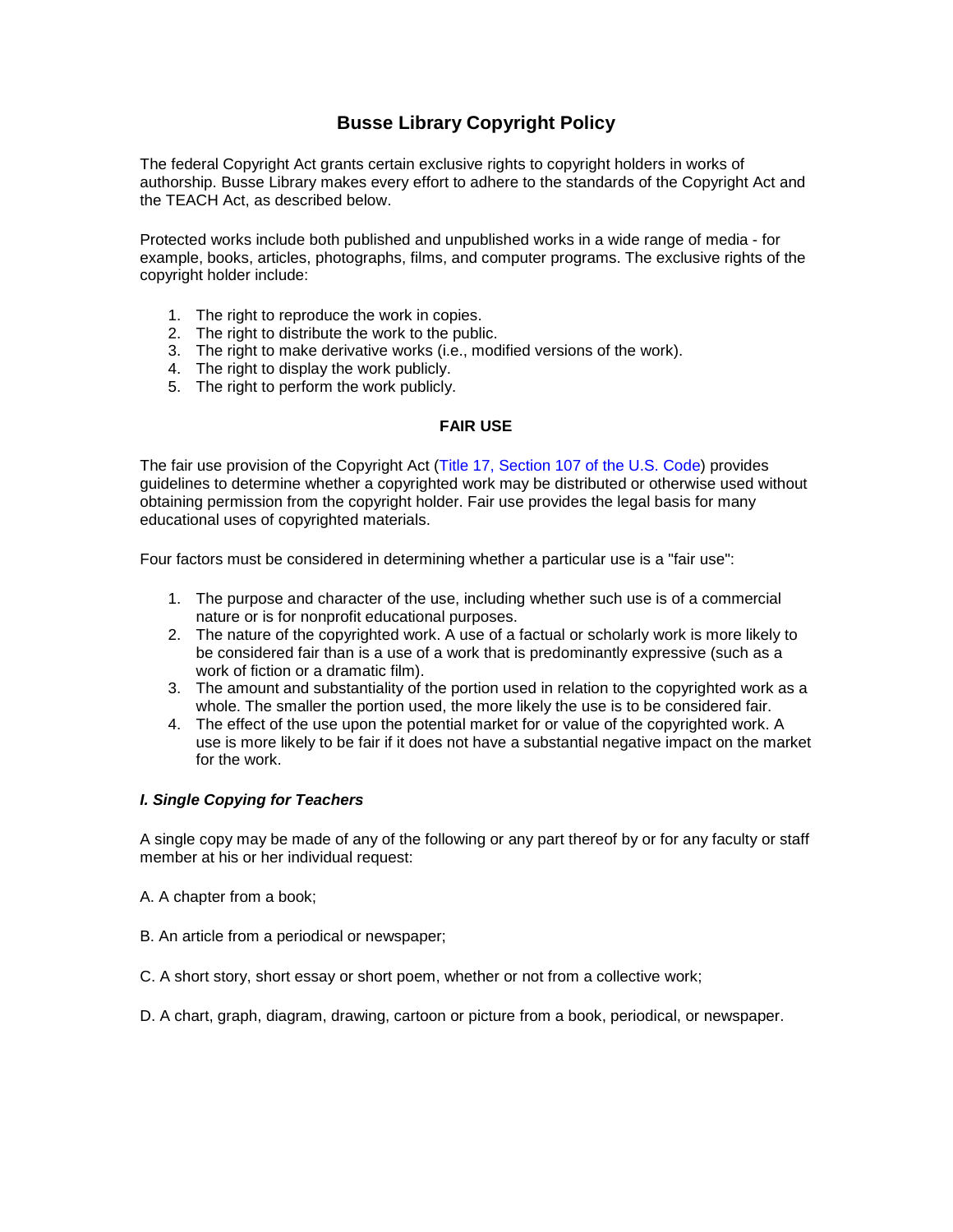## *II. Multiple Copies for Classroom Use:*

Multiple copies (not to exceed in any event more than one copy per student in a course) may be made by or for the faculty giving the course for classroom use or discussion, *provided that*:

A. The copying meets the following tests of brevity and spontaneity as defined below; *and*,

B. Meets the cumulative effect test as defined below; *and*,

C. Each copy includes a notice of copyright

## *Definitions:*

## *Brevity*

*(i)* Poetry: (a) A complete poem if less than 250 words and if printed on not more than two pages or, (b) from a longer poem, an excerpt of not more than 250 words.

*(ii)* Prose: (a) Either a complete article, story or essay of less than 2,500 words, or (b) an excerpt from any prose work of not more than 1,000 words or 10% of the work, whichever is less, but in any event a minimum of 500 words.

[Each of the numerical limits stated in "i" and "ii" above may be expanded to permit the completion of an unfinished line of a poem or of an unfinished prose paragragh.]

*(iii)* Illustration: One chart, graph, diagram, drawing, cartoon or picture per book or per periodical issue.

*(iv)* "Special" works: Certain works in poetry, prose or in "poetic prose" which often combine language with illustrations and which are intended sometimes for children and at other times for a more general audience fall short of 2,500 words in their entirety. Paragraph "ii" above notwithstanding such "special works" may not be reproduced in their entirety; however, an excerpt comprising not more than two of the published pages of such special work and containing not more than 10% of the words found in the text thereof, may be reproduced.

## *Spontaneity*

*(i)* The copying is at the instance and inspiration of the individual teacher, and

*(ii)* The inspiration and decision to use the work and the moment of its use for maximum teaching effectiveness are so close in time that it would be unreasonable to expect a timely reply to a request for permission.

#### *Cumulative Effect*

*(i)* The copying of the material is for only one course in the school in which the copies are made.

*(ii)* Not more than one short poem, article, story, essay or two excerpts may be copied from the same author, nor more than three from the same collective work or periodical volume during one class term.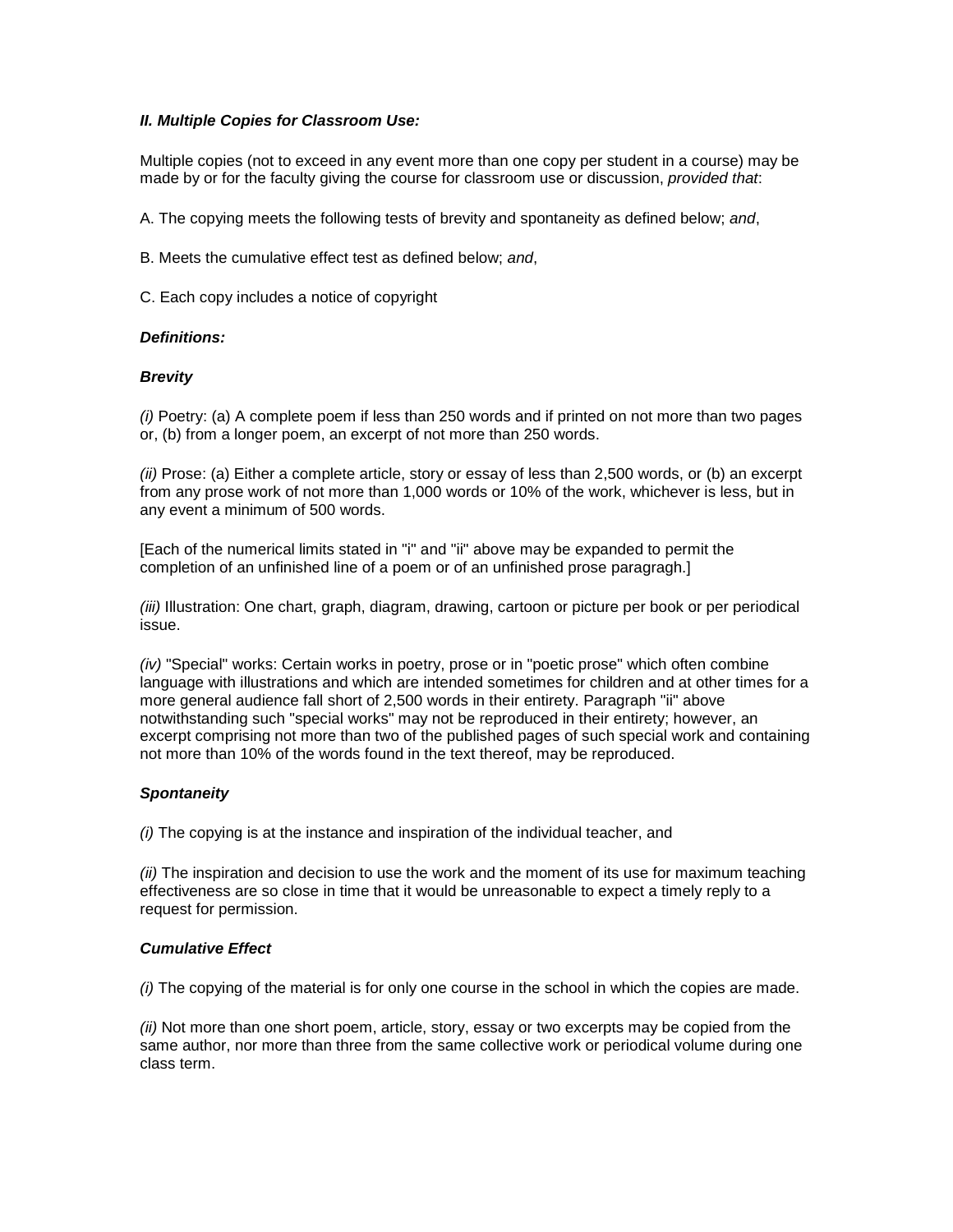*(iii)* There shall not be more than nine instances of such multiple copying for one course during one class term.

[The limitations stated in "ii" and "iii" above shall not apply to current news periodicals and newspapers and current news sections of other periodicals.]

# *III. PROHIBITIONS AS TO I AND II ABOVE*

Notwithstanding any of the above, the following shall be prohibited:

A. Copying may not be used to create or to replace or substitute for anthologies, compilations or collective works. A prohibited replacement or substitution occurs regardless of whether copies of various works or excerpts therefrom are accumulated or are reproduced and used separately.

B. There shall be no copying of or from works intended to be "consumable" in the course of study or of teaching. These include workbooks, exercises, standardized tests and test booklets and answer sheets and like consumable material.

- C. Copying shall not:
- 1. substitute for the purchase of books, publisher's reprints or periodicals;
- 2. be directed by higher authority; or
- 3. be repeated with respect to the same item by the same teacher from term to term.
- D. No charge may be made to the student beyond the actual cost of the photocopying.

## **TEACH ACT**

The "Technology, Education and Copyright Harmonization Act" [\(the TEACH Act\)](http://www.copyright.gov/docs/regstat031301.html) of 2002 specifies the terms and conditions by which accredited, nonprofit educational institutions throughout the U.S. may use copyright protected materials in distance education-including on websites and online learning management systems--without permission from the copyright owner and without payment of royalties.

Provisions of the TEACH Act:

- 1. Nondramatic literary and musical works (e.g., an essay, a song) and "reasonable and limited portions" of other works may be displayed or performed in class sessions that are transmitted online
- 2. The Act specifically prohibits distribution of works that are marketed primarily for performance or display as part of mediated instructional activities transmitted via digital networks. It also prohibits use of copies not lawfully made and acquired under the U.S. Copyright Act, if the educational institution knew or had reason to believe that they were not lawfully made and acquired.
- 3. The ACT requires the College to enact policies regarding copyright and provide copyright instruction to faculty, students, and staff.
- 4. The online site should include a notice to students that materials used in connection with the course may be subject to copyright protection.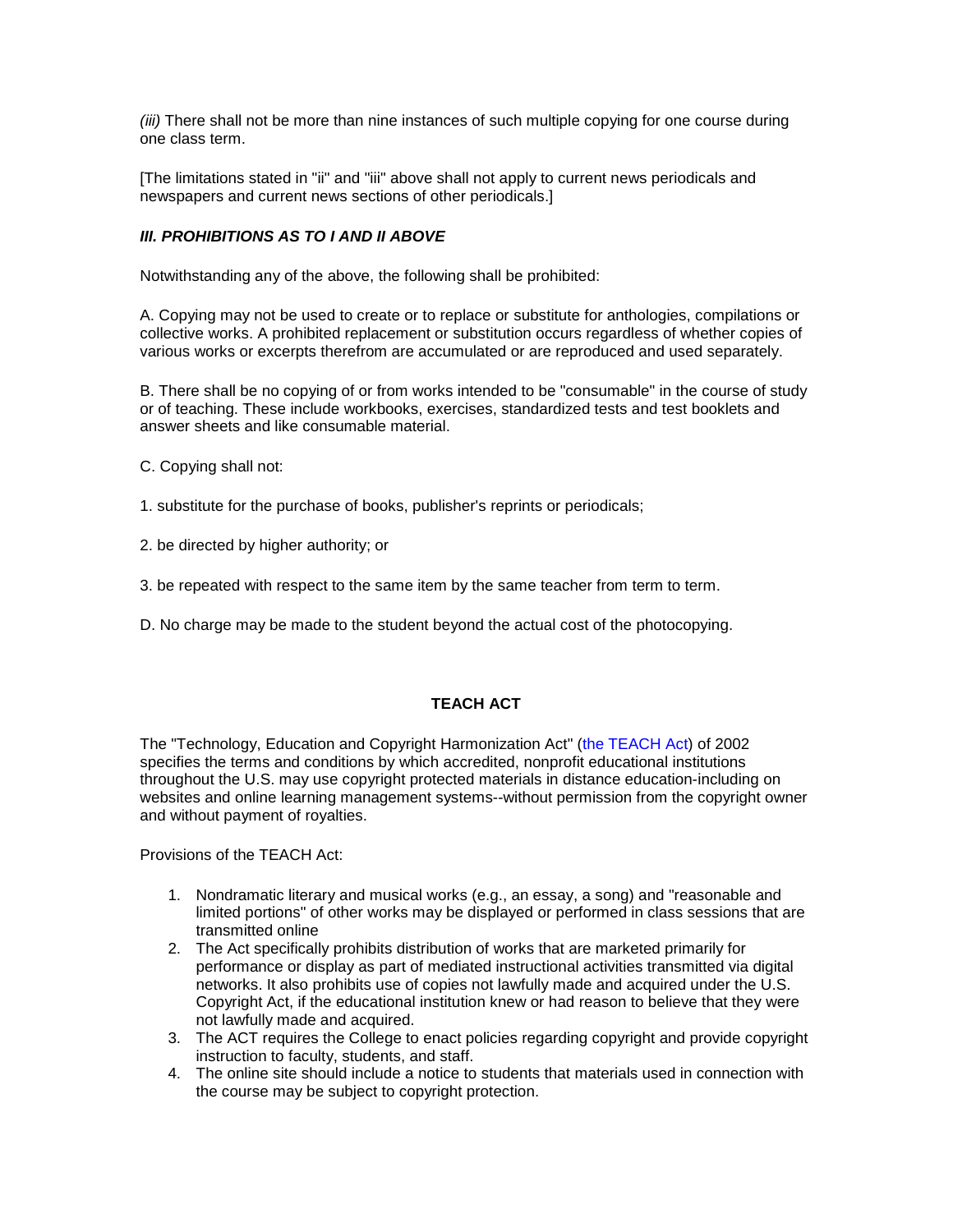- 5. Access to copyrighted works shall be restricted to students enrolled in the course, for the duration of the course, through a secure, password-protected site.
- 6. The instructor is ultimately in charge of the uses of copyrighted works.
- 7. Copyrighted materials must serve educational pursuits and are not for entertainment or any other purpose
- 8. The Act does not encompass the use of textbooks, coursepacks, or other materials which are typically purchased or acquired by the students
- 9. Before digitizing materials, instructors should confirm that the exact material converted to digital format is within the scope of materials and "portion" limitations permitted under the new law and check for the availability of digital versions.
- 10. The systems for delivery of distance education shall not interrupt digital rights management code or other technological measures used by copyright owners to control their works.
- 11. Reasonable controls should be employed to prevent downloading and distributing the material by students.

## **COURSE RESERVE**

The library's course reserve system, both traditional and electronic, is operated in a manner that respects the rights of copyright holders and the limitations to those rights as specified in current copyright law. The library reserves the right to refuse to place on course reserve any material that appears to violate copyright law.

- The course reserve system will consider the substantiality of the copied portion of a work
	- 1. No more than one chapter from any given book.
	- 2. No more than one article from any given issue of a journal or newspaper.
	- 3. No more than one short story, short essay, or short poem from any given book.
	- 4. No more than one graph, diagram, drawing, cartoon, or picture from a book, periodical, or newspaper.
- Copying from works intended to be "consumable" (e.g. workbooks, exercises, standardized tests, and test booklets) violates copyright law.
- Photocopies or digitized copies must display a copyright notice and attribution of source on the first page of the portion of the material photocopied or digitized.
- If the intent is to use photocopies or electronic copies for more than one semester, instructors are advised to request permission from the copyright holder.
- Copyright permission for the majority of material may be obtained from the publisher or by paying a royalty to the Copyright Clearance Center.